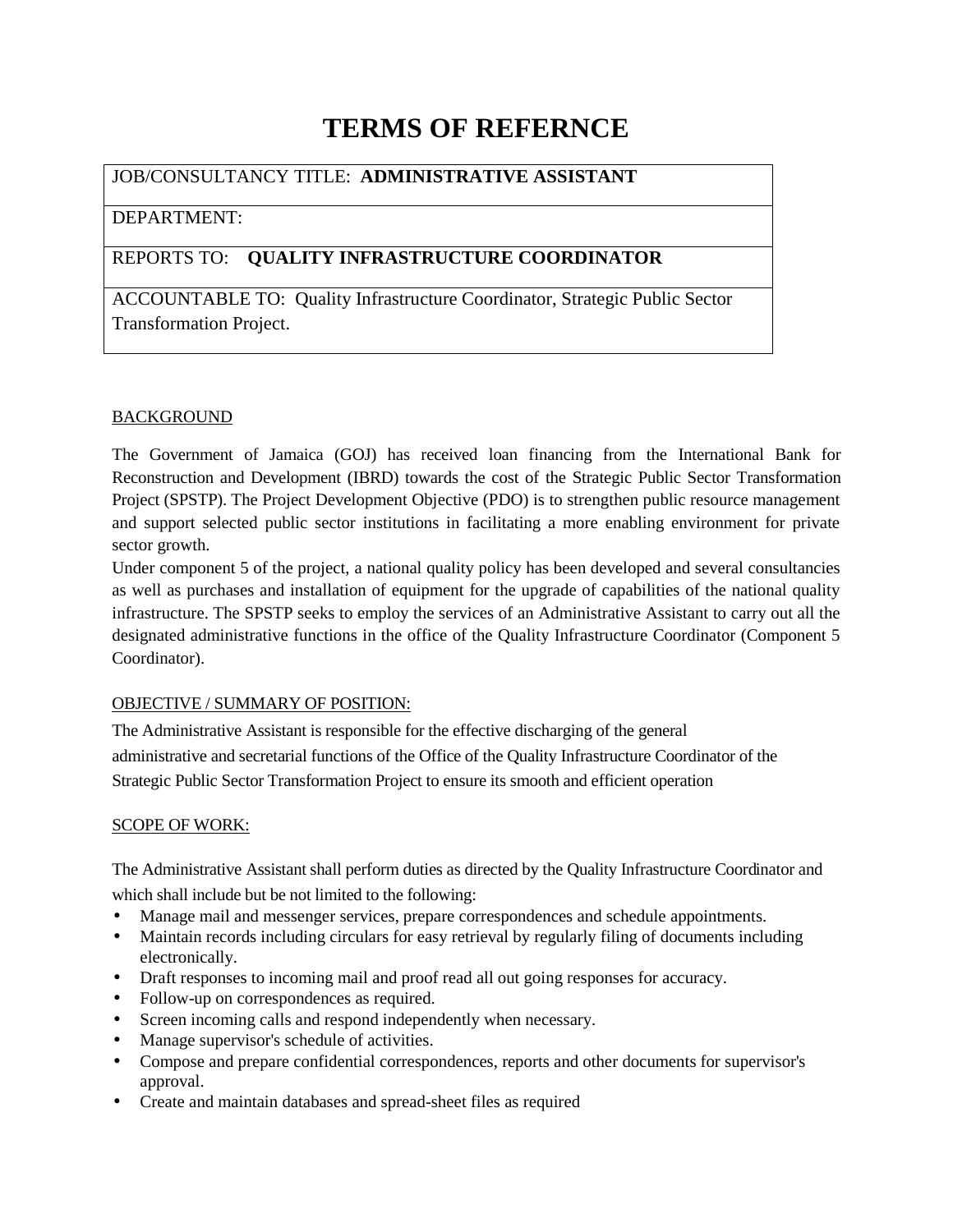- Set up and coordinate meetings, seminars, workshops etc. as directed
- $\bullet$  Perform secretarial and administrative support for the smooth  $\&$  efficient operation of Committees and other meetings as assigned.
- Coordinate with Ministry of Finance and all necessary other parties in the planning and execution of relevant events
- Assist with the preparation of reports and other documents as required.
- Maintain the activities embodied in the terms of reference of the Office.
- Procure stationery and other office supplies
- Assist with the implementation of team building activities
- Perform any other related duties as requested

#### NATURE OF GUIDELINES USED IN THE PERFORMANCE OF DUTIES:

- Financial Administration & Audit Act
- Public Bodies Management and Accountability Act (PBMA)
- Policies, legislation, standards and best practice related to quality infrastructure
- Official Secrets Acts
- Access to Information Act
- ISO quality systems standards 9001/14001/17025
- GOJ correspondences and circulars
- SPSTP loan agreement and related documents

#### OTHER:

- Request equipment as well as their maintenance and repair.
- Recommend the procurement of office supplies
- Recommend schedule for meetings and other activities
- Recommend appropriate documentation and adjustments thereof for efficient office operation
- Sign and transmit manually or electronically routing correspondence

#### LIAISES INTERNALLY WITH:

• SPSTP Project Office

#### LIAISES EXTERNALLY WITH:

- BSJ Working Group Coordinator
- Ministry of Industry, Commerce, Agriculture and Fisheries, other Ministries, Departments and Agencies.
- BSJ Divisional Directors and Managers
- Project Component beneficiaries
- Project Component Consultants
- Clients and stakeholders, including manufacturers, service providers, traders and consumers etc
- Project Technical Coordinators

#### PERFORMANCE STANDARDS:

Performance is deemed satisfactory by the extent to which: